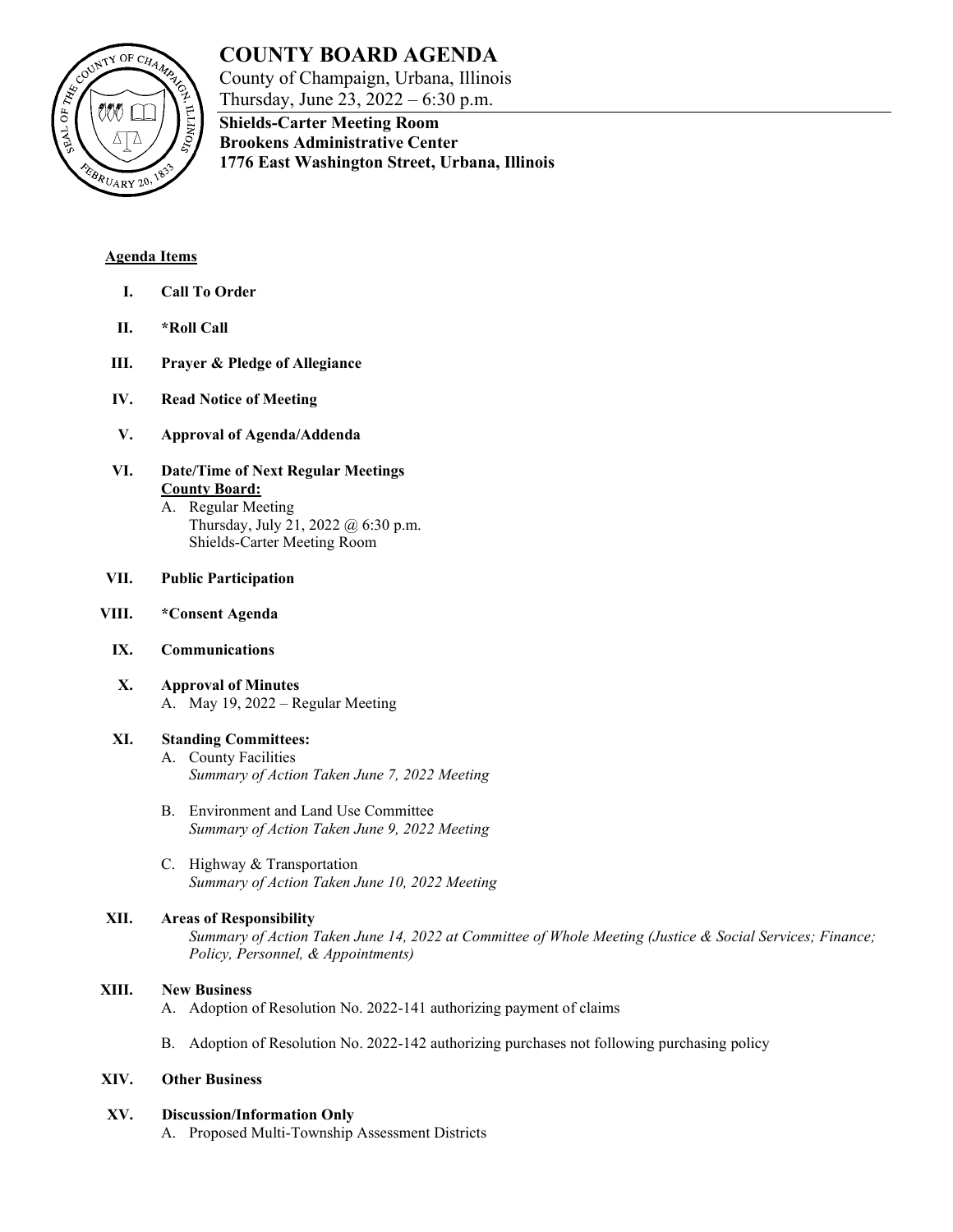- B. American Rescue Plan Act
	- Update from Project Manager
		- $\triangleright$  Small business assistance proposal
		- Seymour Water District Request
	- County Clerk request for additional funds

## **XVI. Adjourn**

- \*Roll call
- \*\*Roll call and 15 votes
- \*\*\*Roll call and 17 votes
- \*\*\*\*Roll call and 12 votes

Except as otherwise stated, approval requires the vote of a majority of those County Board members present.

*All meetings are at Brookens Administrative Center – 1776 E Washington Street in Urbana – unless otherwise noted. To enter Brookens after 4:30 p.m., enter at the north (rear) entrance located off Lierman Avenue. Champaign County will generally, upon request, provide appropriate aids and services leading to effective communication for qualified persons with disabilities. Please contact Administrative Services, 217-384- 3776, as soon as possible but no later than 48 hours before the scheduled meeting.*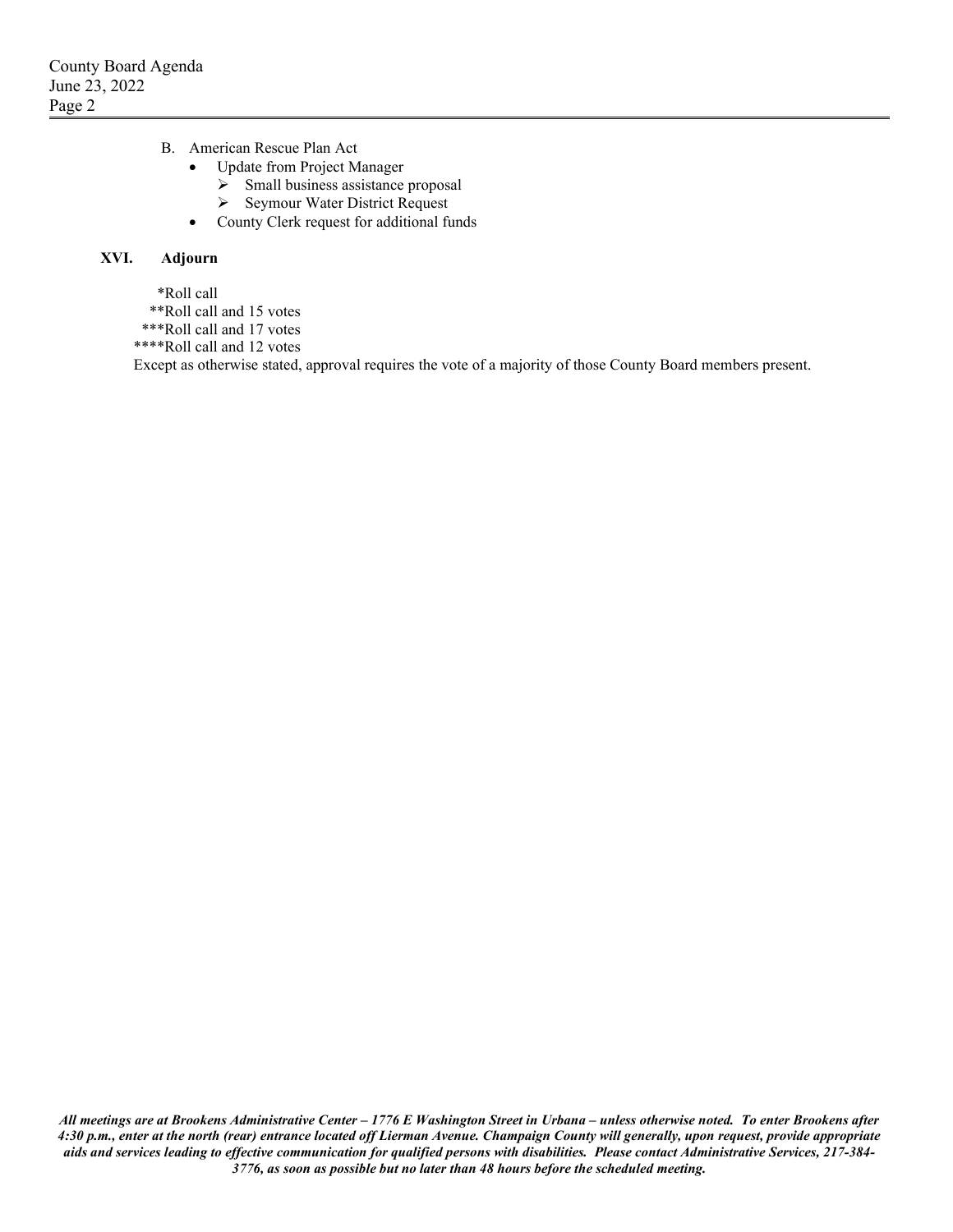## **COUNTY BOARD CONSENT AGENDA**

County of Champaign, Urbana, Illinois

Thursday, June 23, 2022 - 6:30 p.m.



#### **Consent Agenda Items**

#### **A. Highway & Transportation**

- 1. Adoption of Resolution No. 2022-122 appropriating County Motor Fuel Tax Funds for county road maintenance, Section #19-00000-00-GM
- 2. Adoption of Resolution No. 2022-123 awarding of contract for 2022 Pavement Striping of Various County Highways, Section #22-00000-00-GM

#### **B. Policy, Personnel & Appointments**

- 1. Adoption of Resolution No. 2022-124 appointing Wendy Hundley to the Forest Preserve District Board, term 7/1/2022- 6/30/2027
- 2. Adoption of Resolution No. 2022-125 appointing *Catherine Emanuel* to the County Board of Health, term 7/1/2022- 6/30/2025
- 3. Adoption of Resolution No. 2022-126 appointing *Brent Reifsteck* to the County Board of Health, term 7/1/2022- 6/30/2025
- 4. Adoption of Resolution No. 2022-127 appointing *David Thies* to the County Board of Health, term 7/1/2022-6/30/2025
- 5. Adoption of Resolution No. 2022-128 appointing *Misty Nelson* to the Bill Huss Chapel Cemetery Association, term 7/1/2022-6/30/2028
- 6. Adoption of Resolution No. 2022-129 appointing *Brandon Hastings* to the Bill Huss Chapel Cemetery Association, term 7/1/2022-6/30/2028
- 7. Adoption of Resolution No. 2022-130 appointing Stewart Williams to the Eastern Prairie Fire Protection District, term ending 4/30/2024
- 8. Adoption of Resolution No. 2022-131 appointing *Ken Osterbur* to the Ogden-Royal Fire Protection District, term ending 4/30/2025
- 9. Adoption of Resolution No. 2022-132 appointing *Ed Feeney* to the Kankakee Drainage District, term ending 8/31/2024
- 10. Adoption of Resolution No. 2022-133 authorizing reimbursement of travel expenses for County employee Janie Miller-Jones for expenses incurred on February 22, 2022
- 11. Adoption of Resolution No. 2022-134 authorizing reimbursement of travel expenses to Andrea Bergstrom for expenses incurred on February 14, 2022 pursuant to Champaign County Travel Policy

#### **C. Finance**

- 1. \*\*Adoption of Resolution No. 2022-135 approving Budget Transfer BUA 2022/5/15 Fund 1080 General Corporate / Dept 036 Public Defender Amount: \$15,000 Reason: Due to vacant positions in the Public Defender's Office, a private attorney is required to assist with felony cases. Since the attorney is not a county employee, a transfer from full-time employees to professional services is necessary.
- 2. \*\*Adoption of Resolution No. 2022-136 approving Budget Amendment BUA 2022/5/16 Fund 2089 County Public Health Fund / Dept 049 Board of Health Increased Appropriations: \$323,229 Increased Revenue: \$323,229 Reason: Appropriation required to expend funds received from the COVID-19 Crisis Grant.

Shields-Carter Meeting Room Brookens Administrative Center 1776 E. Washington Street, Urbana, IL 61802